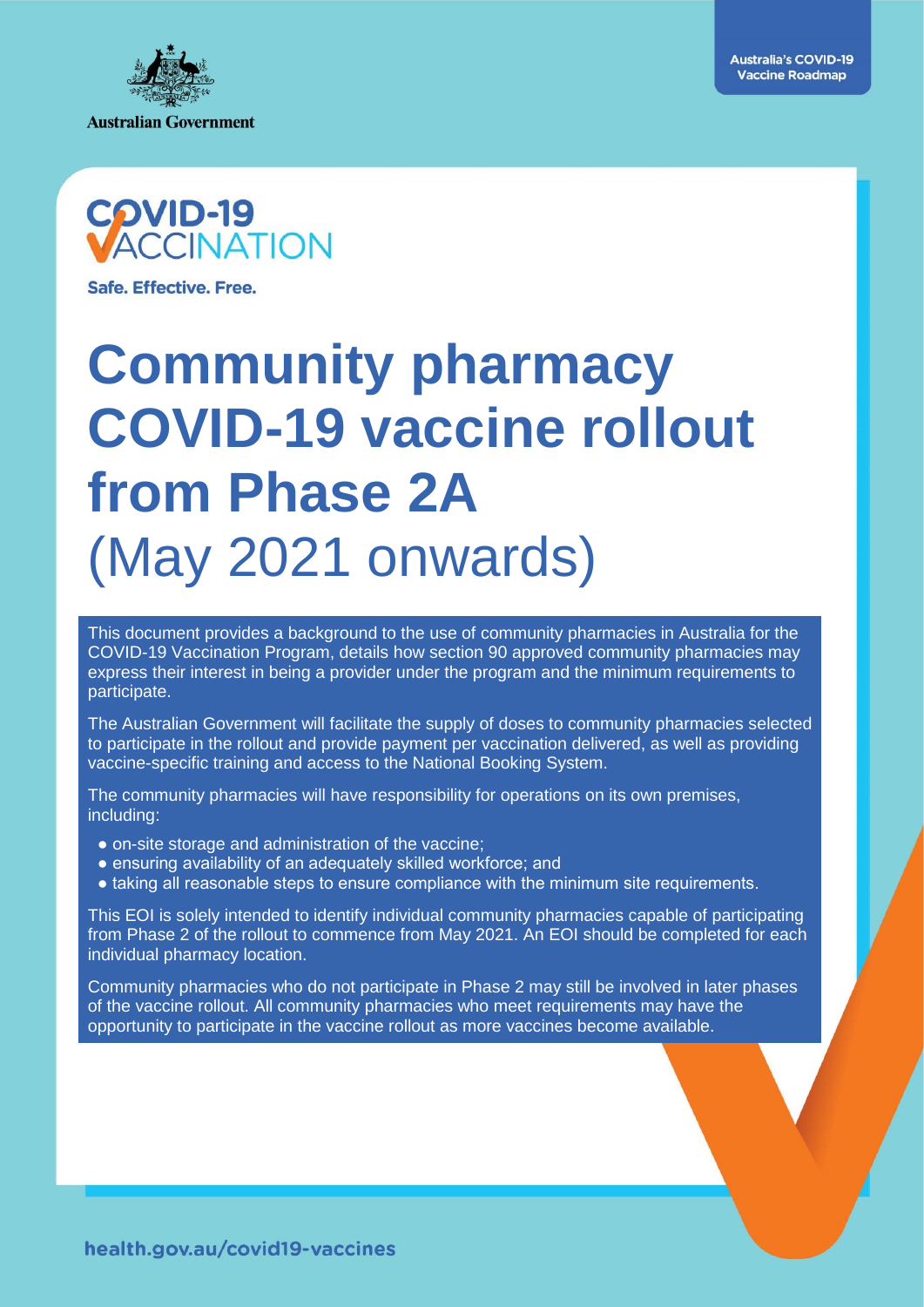# **Background**

Providing access to safe and effective COVID-19 vaccines to everyone living in Australia seeking to be vaccinated is a key priority of the [Australian COVID-19 Vaccination Policy.](https://www.health.gov.au/resources/publications/australian-covid-19-vaccination-policy) Community pharmacies are a critical partner in achieving this goal and in providing comprehensive primary health care for people in Australia.

All approved section 90 community pharmacies are invited to submit an expression of interest (EOI) to participate in the delivery of the COVID-19 vaccine to priority populations from Phase 2A onwards of the national rollout strategy, planned to commence from May 2021. The EOI process will be managed by the Pharmacy Programs Administrator (PPA) on behalf of the Department of Health.

The focus of this EOI is to identify community pharmacies who are willing and able to deliver the AstraZeneca COVID-19 vaccine, initially to priority populations (outlined below). This includes capacity to vaccinate patients over and above the pharmacy's usual population. Community pharmacies will be funded by the Australian Government Department of Health per vaccination delivered (details provided below) via the PPA. The second vaccination payment will be higher than the first vaccination payment, only where a patient receives both doses of the vaccine at the same community pharmacy. Community pharmacies are not permitted to charge patient co-payments.

The Australian Government is supporting community pharmacies to vaccinate people with the AstraZeneca COVID-19 vaccine. States and territories have legislative responsibility for who can vaccinate and with what vaccines, and may need to amend their legislation to enable pharmacists to deliver the COVID-19 vaccine.

Community pharmacies will not be involved in delivering the Pfizer-BioNTech COVID-19 vaccine.

Final locations in the rollout from Phase 2A will be approved and determined by the Australian Government Department of Health, in liaison with states and territories, the Pharmacy Guild of Australia and the Pharmaceutical Society of Australia. Community pharmacies will be selected with consideration to suitability, amenity, ability to reach the priority populations, geographical coverage and sustainability. As the vaccine rollout progresses, all section 90 approved community pharmacies willing and able to administer the vaccinations will be invited to participate in the program.

The COVID-19 vaccine will be administered in the community pharmacy setting by appropriately COVID-19 vaccine trained health professionals, in accordance with state/territory regulations.

The following settings are specifically excluded under this program: outreach programs; outstation premises; the patient's place of residence; aged care facilities; any other clinics or settings which are not inside the pharmacy's approved premises.

This EOI is specific to community pharmacies. Separate EOIs have been issued for COVID-19 vaccine delivery in other health care settings and for higher risk populations.

Only Phase 2 and 3 are within the remit of this community pharmacy program. More detail on the priority populations can be found within the [Australian COVID-19 Vaccine National Roll-out](https://www.health.gov.au/resources/publications/australias-covid-19-vaccine-national-roll-out-strategy)  **Strategy**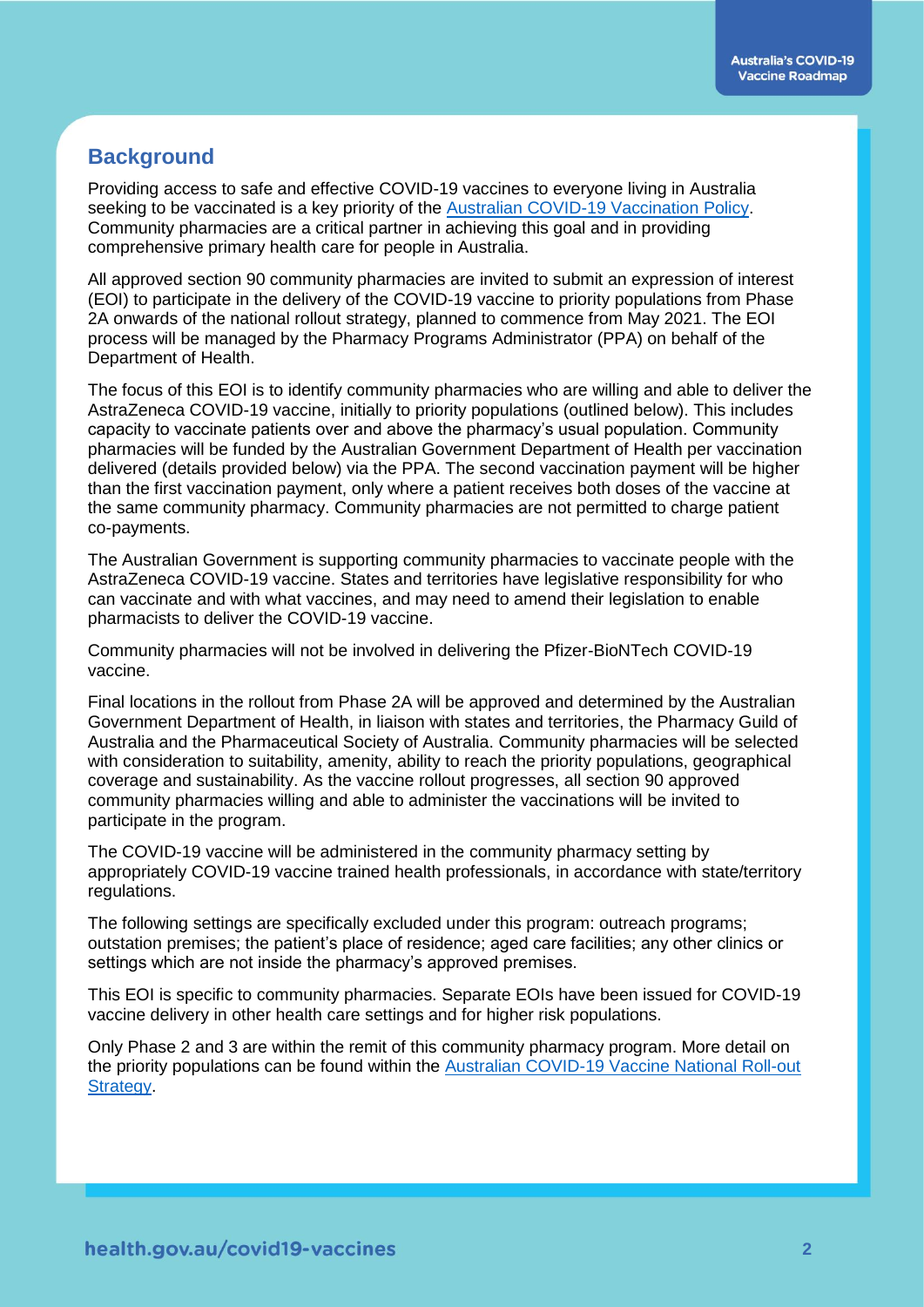# **Populations for Phase 2 and 3**

In Phase 2, doses of the COVID-19 vaccine will be provided in multiple locations, including community pharmacy.

The Phase 2 priority population includes:

- Adults aged 60-69 years;
- Adults aged 50-59 years;
- Aboriginal and Torres Strait Islander people aged 18-54 years;
- Other critical and high risk workers;
- Balance of adult population;
- Catch up any unvaccinated Australians from previous phases.

In Phase 3, doses of the COVID-19 vaccine will be provided in multiple locations, including community pharmacy.

The Phase 3 priority population includes:

< 18 years if recommended.

## **Vaccine details**

Phase 2 onwards of the vaccine rollout will deliver the AstraZeneca COVID-19 two dose vaccine which is stored at 2-8 degrees Celsius and packaged in multi dose vials. A single 5 mL vial contains 10 doses (each dose 0.5 mL). Further details related to the vaccine, including administration, observation periods, timeframe between doses etc. will be available following Therapeutic Goods Administration (TGA) evaluation/registration.

## **Models of care**

Community pharmacies who are selected to administer COVID-19 vaccines from Phase 2 onwards will need to provide a vaccination model of care including:

- Ensuring vaccinators undertake mandatory training designed and provided by the Commonwealth, this is in addition to any training requirements of the jurisdiction.
- Provision of the vaccine to people in the Phase 2 priority population, initially, continuing onto further priority groups sequentially in accordance with Australia's COVID-19 vaccine national rollout strategy, within the TGA approved product information for the dose frequency.
- Using an appropriately qualified and authorised workforce in accordance with jurisdictional requirements to administer the vaccine, which may include registered: pharmacists, nurse practitioners, nurses and Aboriginal Health Workers, if applicable.
- Use of the National Booking System which is being established to provide a single point of entry to people who require vaccination. The role of the National Booking System and the relationship with other Pharmacy Systems will be finalised in coming weeks, with the intention of avoiding duplication.
- Within practical limits, and in consultation with the Commonwealth Department of Health, have the willingness and scope to scale-up vaccination workforce and site with potentially short lead times.
- Meeting the requirements for COVID-19 vaccination sites, outlined in Attachment A.
- Facilitating support and care in cases of potential adverse events and provide real-time reporting of any adverse events to the TGA/relevant state/territory government department in line with relevant state or territory requirements.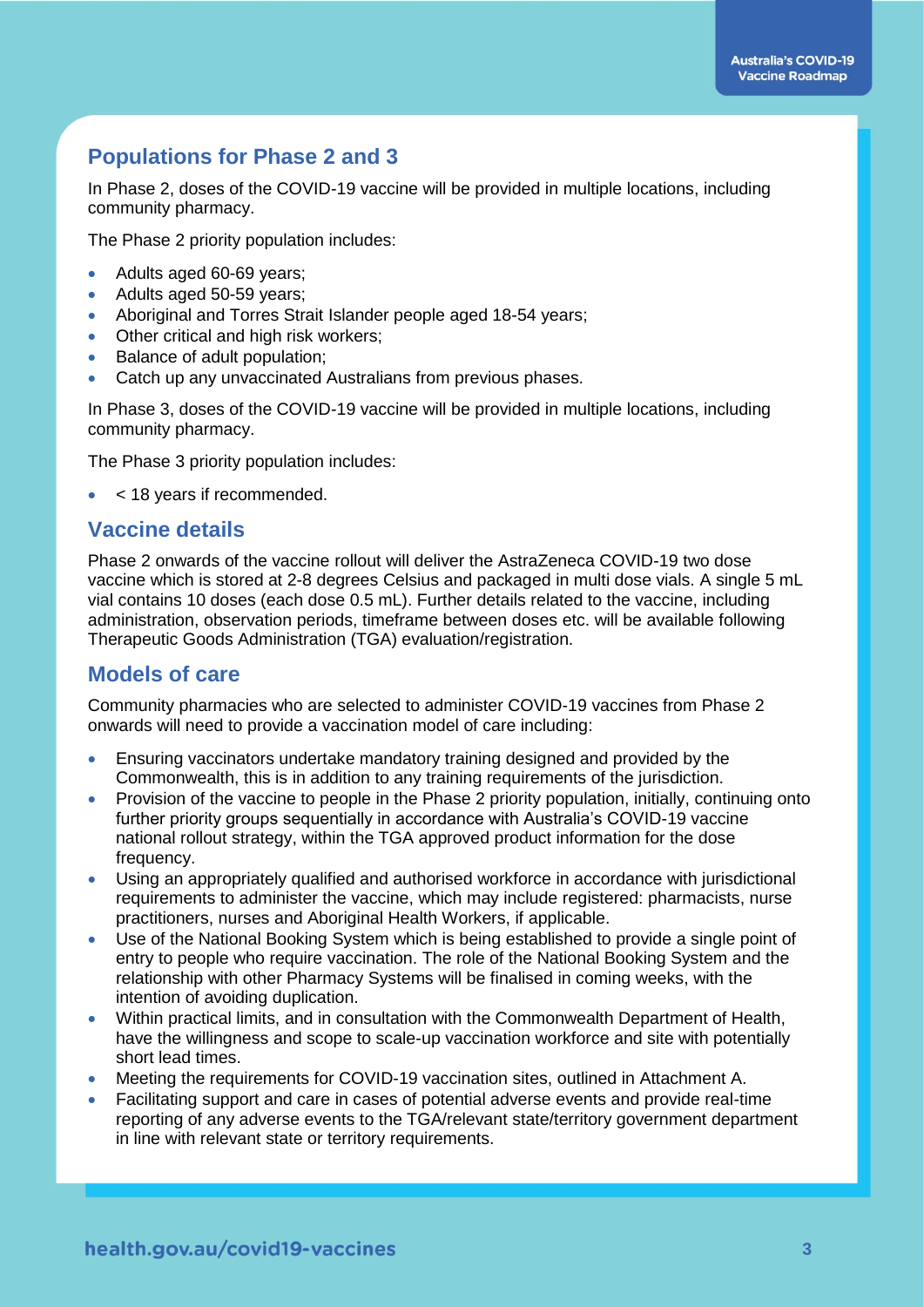- Providing clear and accessible information at the community pharmacy for patients before, during, and after vaccination. This includes use of Commonwealth Department of Health communications.
- Supporting mechanisms to facilitate proof of COVID-19 vaccination, including entering all vaccinations into the Australian Immunisation Register within an appropriate timeframe, ideally within 24 hours of administration;
- Being responsible for all on-premises clinical governance.

Differences in physical infrastructure (including vaccine storage capacity), workforce, patient population and usual service commitments mean there will be substantial variation in vaccine delivery capacity between community pharmacies. Community pharmacies will need to account for their local context and develop models of vaccine delivery which are most suitable to their setting; for example, some pharmacies may choose to utilise currently unused rooms, others may choose to dedicate specific sessions to vaccine delivery with or without expansion of total pharmacy hours. Models will need to take into account the anticipated increased clinical load. As the AstraZeneca COVID-19 vaccine is still under evaluation by the TGA, many of the specifics of vaccine storage and delivery have not yet been confirmed in the Australian setting, including storage duration, usable window of multi-dose vials and delivery schedules. Each of these influence potential vaccine throughput and risks of product wastage.

Community pharmacies approved through this EOI to administer the COVID-19 vaccine from Phase 2 may be triaged based on throughput and readiness to administer the vaccine. Rollout may be staggered over a number of tranches based on pharmacy preparedness, vaccine availability, geographical reach/spread and other logistical considerations. As the rollout progresses and more vaccines become available, it is intended that all section 90 approved community pharmacies who are willing and able to administer the COVID-19 vaccine will have the opportunity to participate.

## **References**

The Pharmaceutical Society of Australia (PSA) Professional Practice Standards, Standard 11: Vaccination Service and the PSA Practice Guidelines for pharmacists providing immunisation services:

<https://www.psa.org.au/practice-support-industry/professional-practice-standards/>

<https://my.psa.org.au/s/article/immunisation-guidelines>

Australian Immunisation Handbook:<https://immunisationhandbook.health.gov.au/>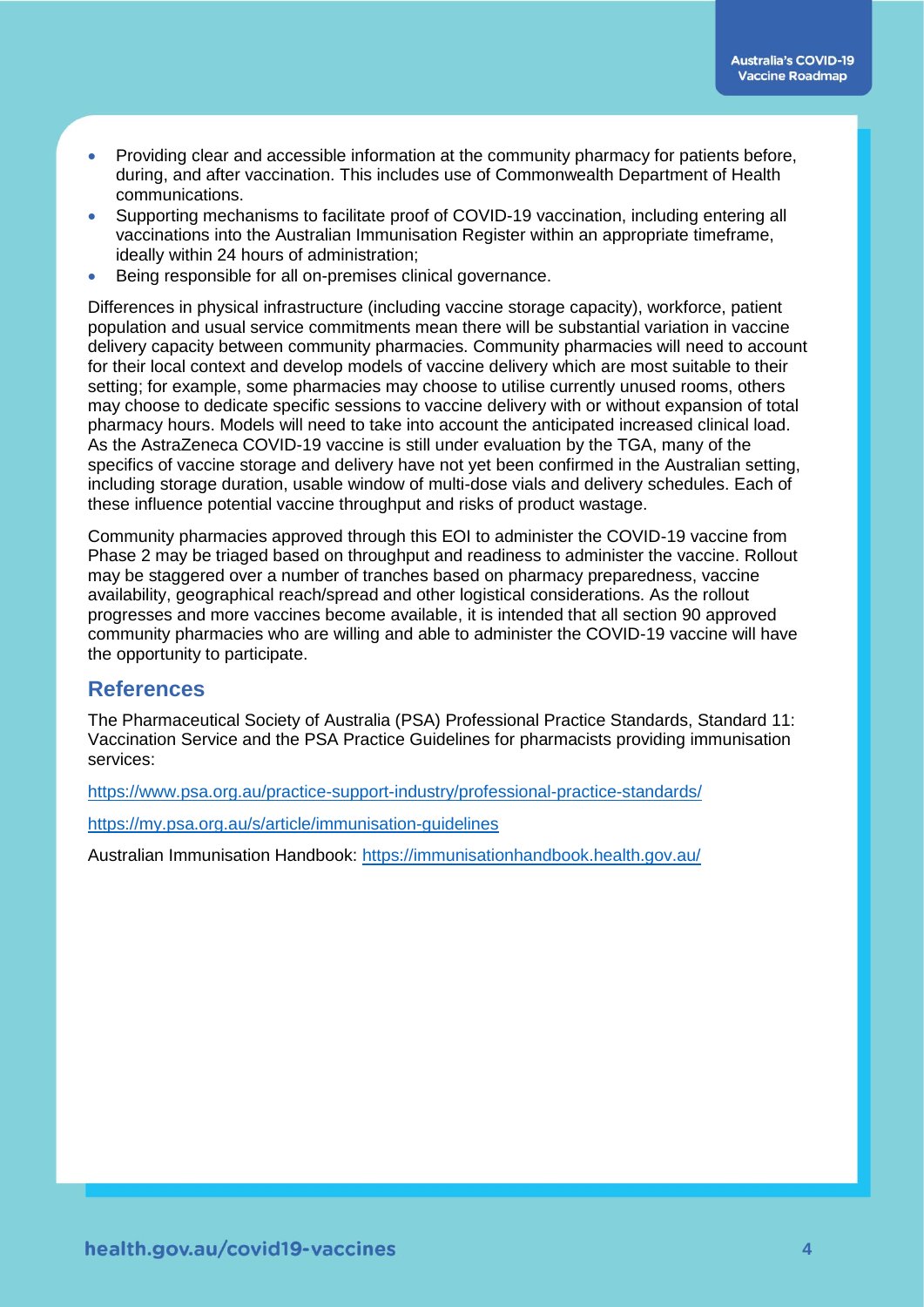# **Funding**

COVID-19 vaccines will be made available for free for everyone living in Australia, including all Australian citizens, permanent residents, and most visa-holders, including those not Medicare eligible. Patients who are not eligible for Medicare will be encouraged to attend a General Practice Respiratory Clinic or state or territory vaccination clinic to receive their vaccine.

Community pharmacies delivering the COVID-19 vaccine will be eligible for up to \$42.00 in metropolitan areas and up to \$48.00 in non-metropolitan areas for each person who completes the full (two dose) vaccination program at the same community pharmacy.

Funding for community pharmacies to administer vaccines will be provided on a fee for service basis, via the PPA. The second vaccination payment\* will be higher than the first vaccination payment only where a patient receives both doses of the vaccine (within the TGA approved product information for dose frequency) at the same community pharmacy.

Consistent with the Australian Government's commitment that the vaccine will be free, community pharmacies will not be permitted to charge patient co-payments for vaccine administration.

Where any part of a service is delivered through any other Federal, state or territory, or private program, the service cannot be claimed through this program.

| <b>Payment metropolitan (MM 1)</b> | <b>Amount</b> |
|------------------------------------|---------------|
| Dose 1                             | \$16.00       |
| Dose $2^*$                         | \$26.00       |
| Total remuneration                 | \$42.00       |

| <b>Payment non-metropolitan (MM 2-7)</b> | <b>Amount</b> |
|------------------------------------------|---------------|
| Dose 1                                   | \$19.00       |
| Dose $2^*$                               | \$29.00       |
| Total remuneration                       | \$48.00       |

*\* The second vaccination payment will be higher than the first vaccination payment only where a patient receives both doses of the vaccine (within the TGA approved product information for dose frequency) at the same community pharmacy. Otherwise, payment for a single dose administered through a community pharmacy will be in accordance with the Dose 1 rate outlined above.*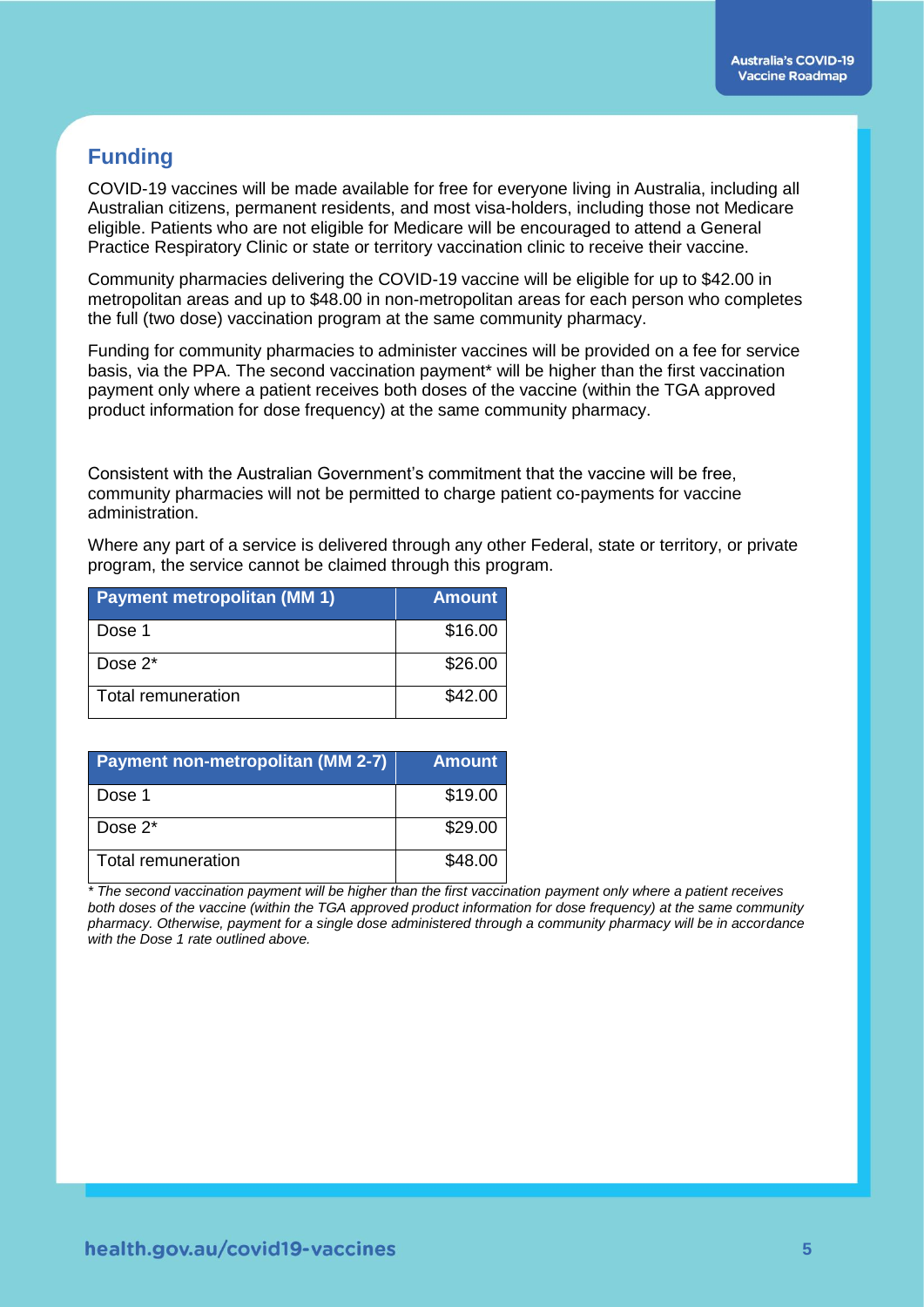# **Training requirements**

Training requirements for people administering vaccines are being developed in line with guidance from vaccine manufacturers, jurisdictional legislation and reporting requirements for COVID-19 vaccines. All providers administering a COVID-19 vaccine will need to have undertaken routine immunisation training specific to their health profession, as well as COVID-19 vaccine specific training which the Commonwealth Department of Health will make available. This training will be available online and is planned to be available by the end of January 2021. Every person administering vaccines must have evidence that they have appropriate qualifications in line with jurisdictional requirements and have completed the COVID-19 specific training.

## **Physical infrastructure**

See Attachment A for specifications.

## **What the Australian Government will provide**

Participating community pharmacies will receive vaccine stock and access to a National Booking System.

Assistance with provision of personal protective equipment (PPE) where indicated, vaccination related consumables (including needles, syringes, alcohol wipes, labels etc) will be considered on a case by case basis.

Information for patients about the COVID-19 vaccination, including to support the informed consent process, potential adverse events following vaccination, and the need to return for a second vaccine dose.

## **Selection criteria, processes and outcomes**

The PPA will receive and review all EOIs according to the following criteria:

- 1. **Capability**: Section 90 approved pharmacies that can provide safe vaccination services according to the specifications in Attachment A and willingness to undertake COVID-19 vaccination specific training.
- 2. **Capacity and volume**: Ability to administer, track, record, store, maintain and manage vaccination services with equitable access to all eligible people on a large scale, as per the site specifications outlined in Attachment A.
- 3. **Lead Time**: Ability to accelerate administration of vaccination services to meet nominated timeframes.
- 4. **Population coverage and access**: Additional consideration may be placed on pharmacies servicing populations in low-access geographic areas or with specific access needs.

## **Requests for clarification**

Potential applicants can seek clarification on the EOI process from the PPA Support Centre via [support@ppaonline.com.au.](mailto:support@ppaonline.com.au) Common questions and their responses will be made available via a webpage to be established on the PPA's website. The webpage, which is currently being established, will be at [www.ppaonline.com.au/covidvaccine-eoi.](http://www.ppaonline.com.au/covidvaccine-eoi)

This documentation outlines all the information currently available. Whilst we appreciate that the more information you can receive on logistics (delivery cycles, vaccine vial volumes, the national booking system etc) will inform your EOI, we are unlikely to be able to provide further detail at this stage. We will continue to provide information as it becomes available.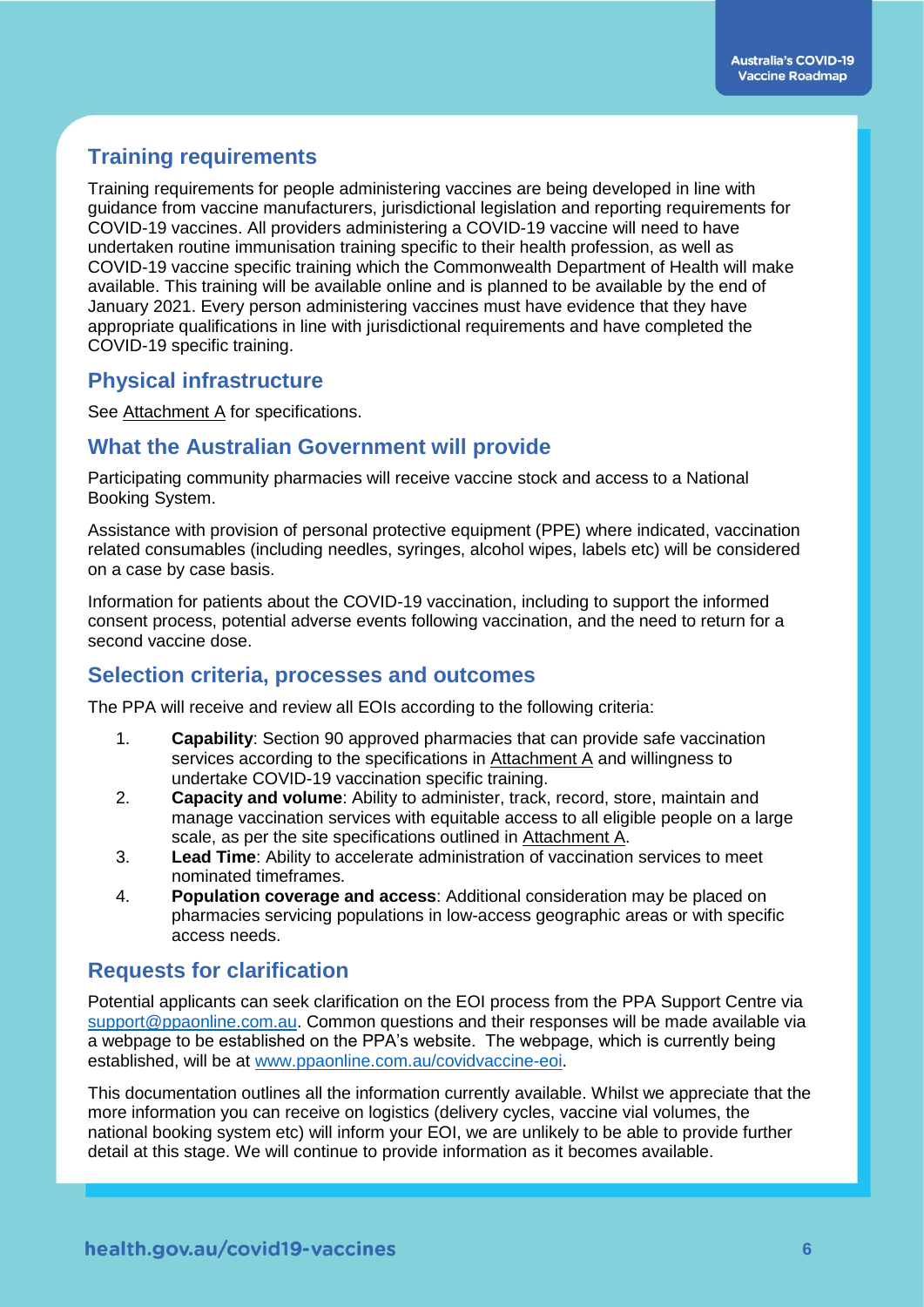# **Lodgement of EOIs**

As indicated previously, the Department of Health has engaged the PPA to coordinate the EOI process.

The PPA is currently developing an online response form for completion by interested community pharmacies. **A link to the online response form will be emailed to community pharmacies with an account on the PPA Portal on Friday 5 February 2021**. The online response form will require pharmacies to:

- Provide information regarding their capability, including a response as to whether they meet, or will meet, the site readiness requirements provided at Attachment A
- Submit information regarding their capacity, including information such as opening hours, staffing levels and estimated number of vaccines able to be administered daily
- Provide a declaration in relation to the responses included in the EOI.

The PPA will work collaboratively with the Department to consider each EOI and approve community pharmacies to participate in the delivery of COVID-19 vaccines. A notification regarding approval will be emailed to each community pharmacy that submits an EOI. Timing for this notification is to be confirmed.

# **Timeline**

| <b>Date</b>         | <b>Milestone</b>                                        |
|---------------------|---------------------------------------------------------|
| 1 February 2021     | EOI document released                                   |
| 5 February 2021     | Link to EOI response form sent                          |
| 19 February 2021    | EOI close date / Last date for submitting EOI responses |
| 19 March 2021 (TBC) | Respondents notified of outcome                         |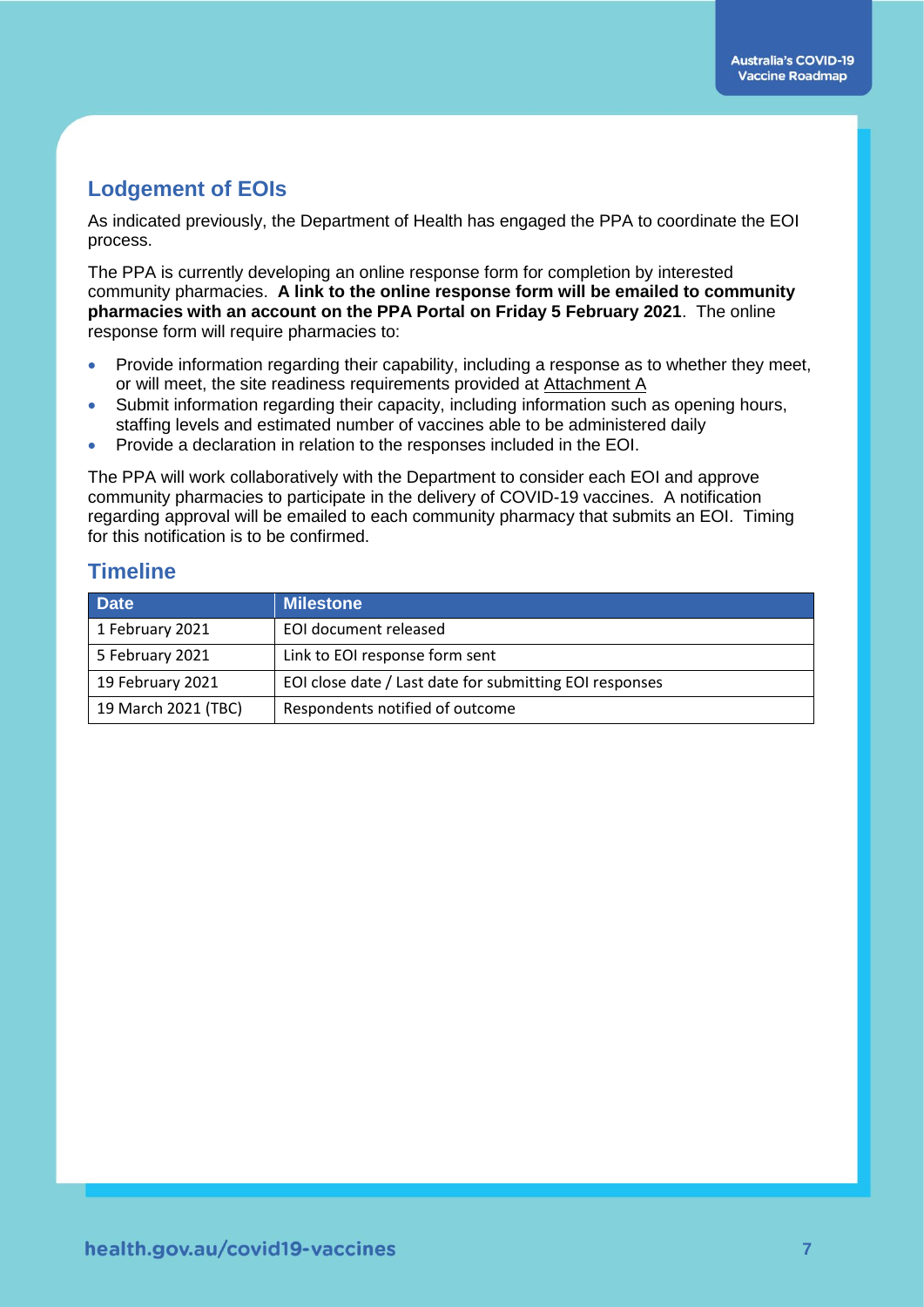# **Attachment A: ATAGI site requirements for COVID-19 vaccination in community pharmacies**

The following site readiness requirements for COVID-19 vaccination in community pharmacies have been developed by the Australian Government in consultation with expert advice from the Australian Technical Advisory Group on Immunisation (ATAGI) and standards outlined in the Australian Immunisation Handbook. Identified/participating community pharmacies must confirm compliance with the minimum requirements outlined in the below requirements prior to delivery of vaccine doses.

#### **1.0 Physical environment**

- 1.1 Have adequate space for patients waiting to be vaccinated that observes physical distancing requirements, and is sheltered from weather elements
- 1.2 Have a private and quiet space for consultation with patients and vaccinator (including obtaining informed consent, answering patient questions and assessment of any conditions that may preclude vaccination or require further assessment and administration of vaccine)
- 1.3 Have a dedicated area (eg clean, and away from direct patient contact and distraction), separate from areas that provide other clinical [pharmacy] services at the same time, where vaccines from multi-dose vials may be drawn up, labelled, and prepared for administration
- 1.4 Have a dedicated, clean, well-lit space for administration of the vaccine to patients, including a desk and chairs for patients, carers/parents and vaccinator(s)
- 1.5 Have adequate space for patients to be seated to wait and be observed postvaccination that observes physical distancing requirements (note this may be the same as the waiting area) and is in accordance with jurisdictional requirements and guidance
- 1.6 Have safe and directed access in pharmacy areas to allow movement of staff between areas while minimising the risk of workplace incidents (e.g. moving doses from preparation area to patient administration area, accessing refrigerators or cool boxes, etc.)
- 1.7 Adequate handwashing facilities for staff, and antimicrobial hand sanitisers available. Have visual reminders and cues in place to reduce the risk of errors
- 1.8 Have a process in place to safely dispose of unused vaccines, in accordance with TGA and other regulatory requirements
- 1.9 Have adequate sharps disposal bins, appropriate for the volume of patients, and securely placed and spaced to mitigate the risk of needle stick injuries
- 1.10 Appropriate security provisions to ensure no unauthorised access to vaccine doses
- 1.11 Have ready access to appropriate emergency equipment for managing anaphylaxis
- 1.12 Other useful information Advise if you have access to other emergency equipment, such as oxygen or defibrillator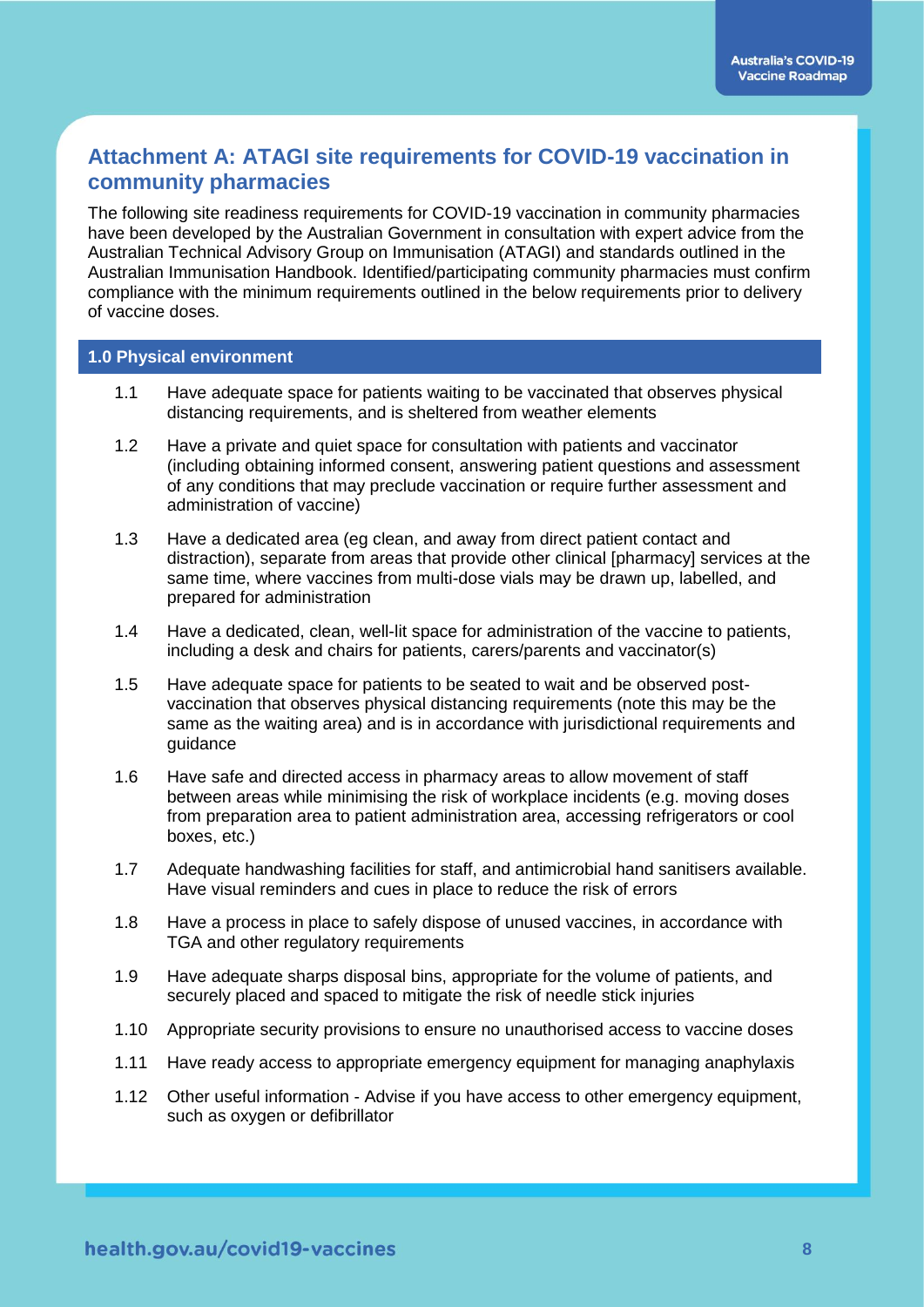#### **2.0 Workforce requirements**

- 2.1 Adequate number of appropriately trained staff to ensure clinical safety including:
	- 2.1.1 Vaccinators (COVID-19 trained health worker under the supervision of an Approved Pharmacist and in accordance with state and territory regulations) to prepare and administer vaccines
	- 2.1.2 Team leader (to direct clinic flow)
	- 2.1.3 Clerical staff
	- 2.1.4 First aid staff, additional to vaccinating staff as per jurisdictional requirements
	- 2.1.5 Staff to manage staff/patient/stock safety (if/when required)
- 2.2 Acknowledge that everyone administering vaccines must have appropriate training and/or qualifications in line with jurisdictional requirements, and have received adequate specific training in COVID-19 vaccination, including regarding the use of multi dose vials
- 2.3 Have documented procedure for managing and recording training of staff handling vaccine doses

#### **3.0 Cold chain management**

- 3.1 Have adequate number and capacity of refrigerators to store vaccines (in addition to usual pharmacy stock requiring refrigeration), with refrigerators to be maintained and monitored at 2 – 8 degrees Celsius
- 3.2 Have appropriate refrigerators and opaque containers to store vaccine syringes that have been prepared for administration under appropriate temperature conditions and protected from light from the time they are prepared till the time they are administered
- 3.3 Have specific procedures associated with receipt of vaccine doses including packaging acceptance, temperature checks
- 3.4 Sites [community pharmacy] must be able to adhere to the Strive for 5 guidelines<sup>1</sup> and will need to have or be able to develop policies for cold chain management including:
	- 3.4.1 Able to monitor the temperatures of the refrigerator(s) where vaccines are stored
	- 3.4.2 Have an appropriate policy and protocol in place to respond to temperature breaches, including relocating vials to another refrigerator (or freezer, where relevant) and responding at times where clinic [community pharmacy] may not have any staff present

*More guidance regarding cold chain management will be provided by the Commonwealth*.

-

Australian Government Department of Health. National Vaccine Storage Guidelines – Strive for 5. Canberra ACT: Department of Health; 2019. Available from: <https://www.health.gov.au/sites/default/files/documents/2020/04/national-vaccine-storage-guidelines-strive-for-5.pdf>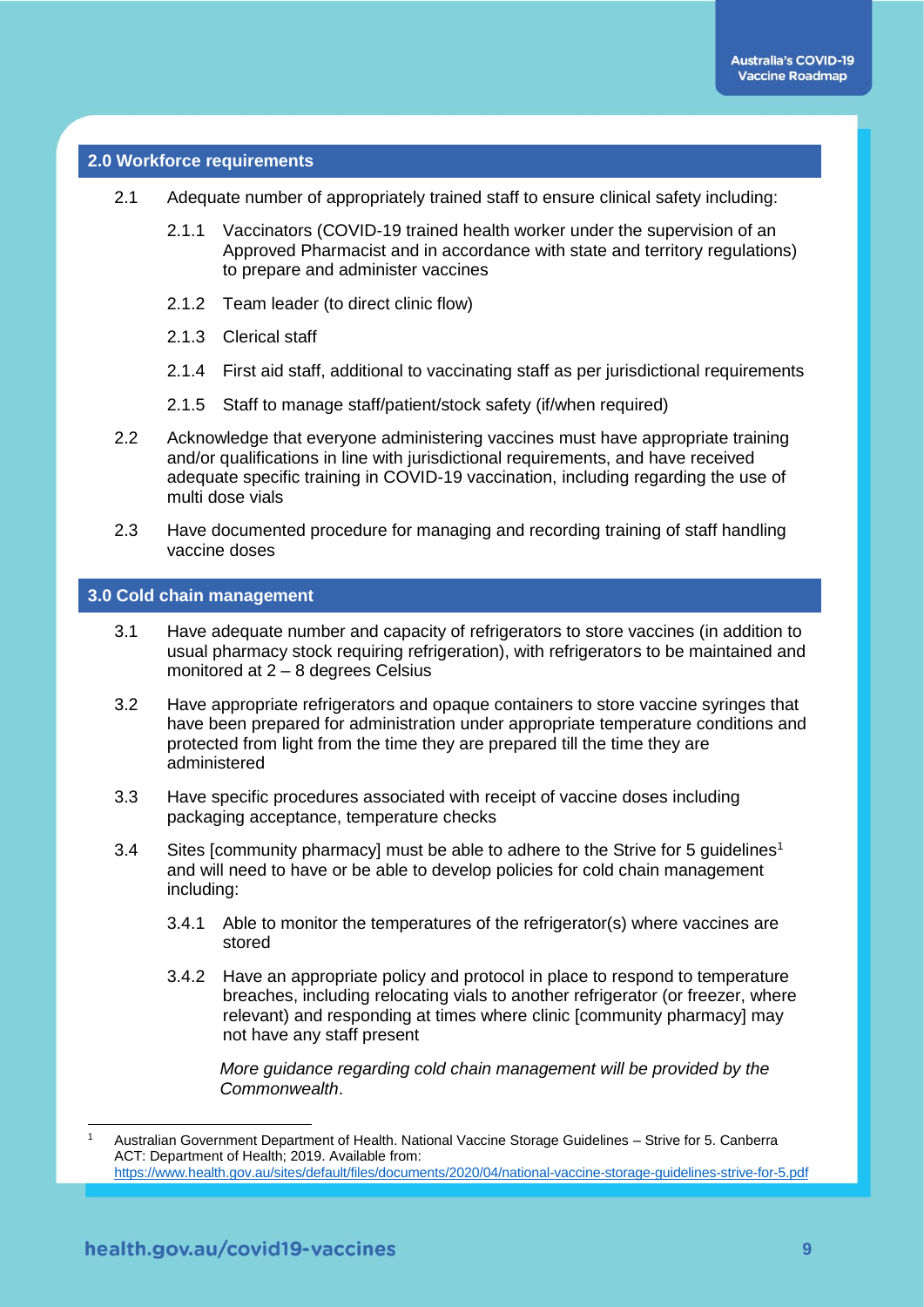#### **4.0 Multi-dose vial administration**

4.1 Have a process in place to vaccinate multiple patients per vial/dose (minimum number of patients to be specified by the Australian Government)

#### **5.0 Technology and Record Keeping**

- 5.1 Access to community pharmacy service management system (eg MedAdvisor or Guild Care etc) or other patient management system and Australian Immunisation Register via Provider Digital Access (PRODA)
- 5.2 There will be a requirement for the ability to connect with and use a National Booking System, as necessary.
- 5.3 Ability to meet mandatory requirements regarding reporting of all vaccine administration into AIR within an appropriate timeframe, ideally within 24 hours
- 5.4 Have a process of obtaining and recording informed consent Be able to identify individuals where immunisation should take place in a specialist facility (eg history of anaphylaxis), or where further consultation may be required (eg pregnancy)
- 5.5 Be able to develop policies and procedures for:
	- 5.5.1 Identifying individual vaccine recipients, checking to confirm any record of previous receipt of any COVID-19 vaccine doses (including date and brand of product received), and recording immunisation encounters (electronic records are preferable)
	- 5.5.2 Labelling syringes when they are drawn up from multi-dose vials, including date and time of preparation and of expiry
	- 5.5.3 Recording and reporting of vaccines used and stock on hand and those discarded, including reasons for discarding, and vaccine wastage
- 5.6 Ability to monitor, manage and report adverse events (including complying with relevant state/territory requirements) following immunisation, including anaphylaxis and emergency management ie calling for an ambulance.

#### **6.0 Waste disposal**

6.1 Facilities to dispose of all waste, including sharps and unused vaccine appropriately in accordance with standard precautions (TGA, OGTR (if appropriate) and other regulatory requirements for vaccines)

#### **7.0 Personal protective and other equipment**

- 7.1 Appropriate PPE, as per requirements in the Australian Immunisation Handbook and jurisdictional requirements
- 7.2 Labels for syringes (if filling in advance)
- 7.3 Antimicrobial /disinfectant wipes to clean stations between patients
- 7.4 Sanitation equipment for administration site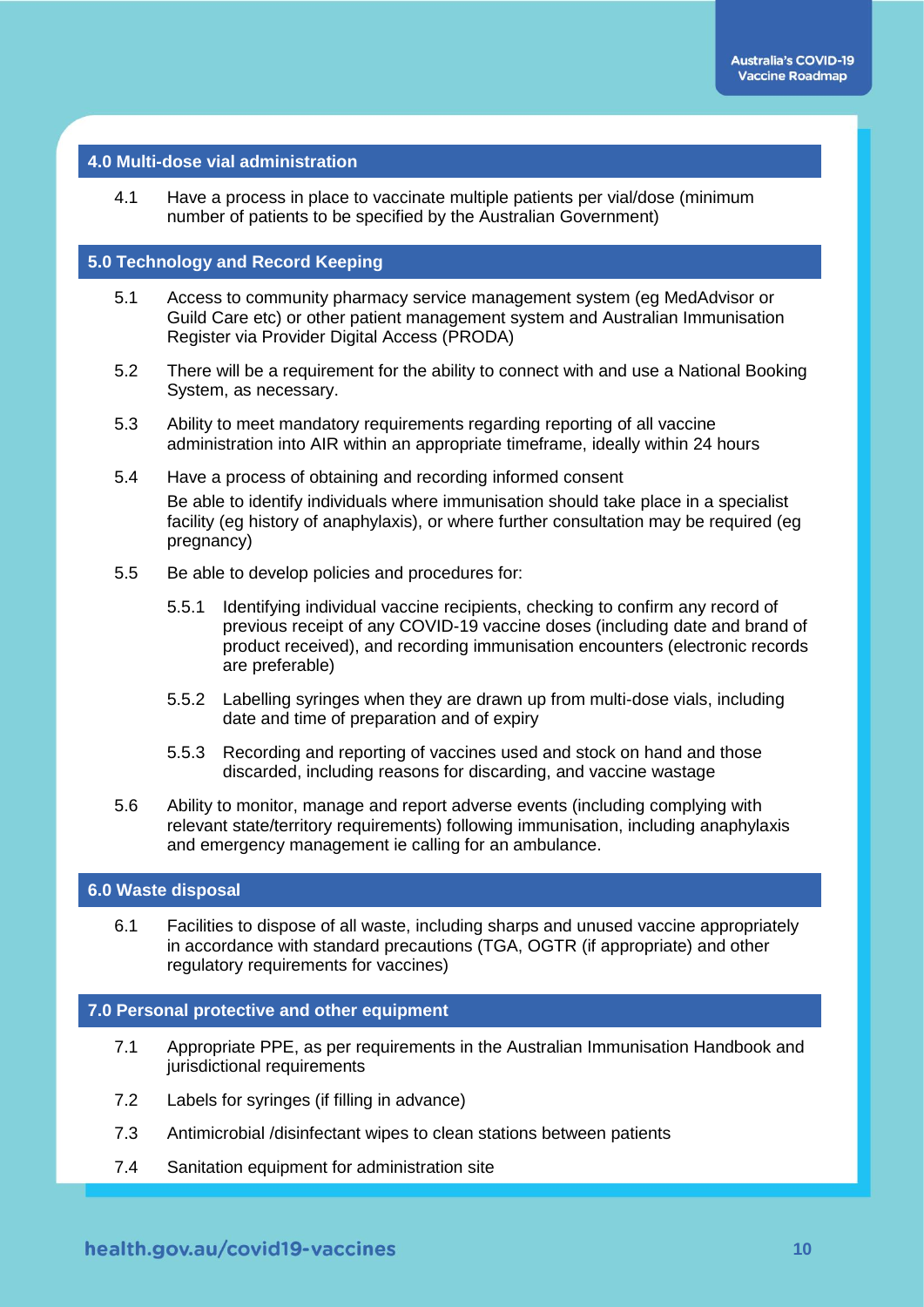#### **8.0 Accreditation and other regulatory requirements**

- 8.1 Approved Section 90 Pharmacy
- 8.2 All immunisers to be authorised under the relevant state or territory Public Health Act/ Medicines and Poisons Act to provide vaccines
- 8.3 Have AIR registration required for the relevant community pharmacy, as advised by the Commonwealth
- 8.4 Compliance with compulsory COVID-19 training

#### **9.0 Accessibility and cultural safety**

- 9.1 Will need to be able to develop [or have existing] policies and procedures for ensuring services are culturally safe for Aboriginal and Torres Strait Islander peoples
- 9.2 Will need to have arrangements for identification of and assistance for those with additional or specific needs, including:
	- Ensuring culturally appropriate policies and procedures for multicultural communities
	- Qualified interpreters available when needed such as through the Australian Government Translating and Interpreting Service (TIS)
	- Translations to languages other than English
- 9.3 Will need to have arrangements to provide accessibility to those with Disability (including intellectual disability and those with other mobility issues)

#### **10.0 Management of the community pharmacy**

- 10.1 Standardised screening process to exclude patients who display symptoms of COVID-19, and refer for appropriate assessment for COVID-19 or other conditions (as per guidance provided in the [ATAGI Guiding Principles for Maintaining](https://www.health.gov.au/resources/publications/atagi-guiding-principles-for-maintaining-immunisation-services-during-covid-19-pandemic)  [Immunisation Services During the COVID-19 Pandemic\)](https://www.health.gov.au/resources/publications/atagi-guiding-principles-for-maintaining-immunisation-services-during-covid-19-pandemic)
- 10.2 Standardised screening process for contraindications, receipt of previous doses of COVID-19 vaccines and/or receipt of other vaccines (observing any interval requirements)
- 10.3 Clear assignment of duties and responsibilities of all staff and clear plan of workflow, particularly regarding drawing up from a multi dose vial and administering individual vaccine doses drawn from a particular vial for each clinic [community pharmacy vaccination] session
- 10.4 Incident management in place, with staff knowledgeable about relevant procedures and able to report any clinical incident (e.g. injury in workplace) to the appropriate health authorities
- 10.5 Has process in place to manage injuries to workforce (e.g. needle stick injury)
- 10.6 Process in place to prevent and manage violence or aggression in the clinic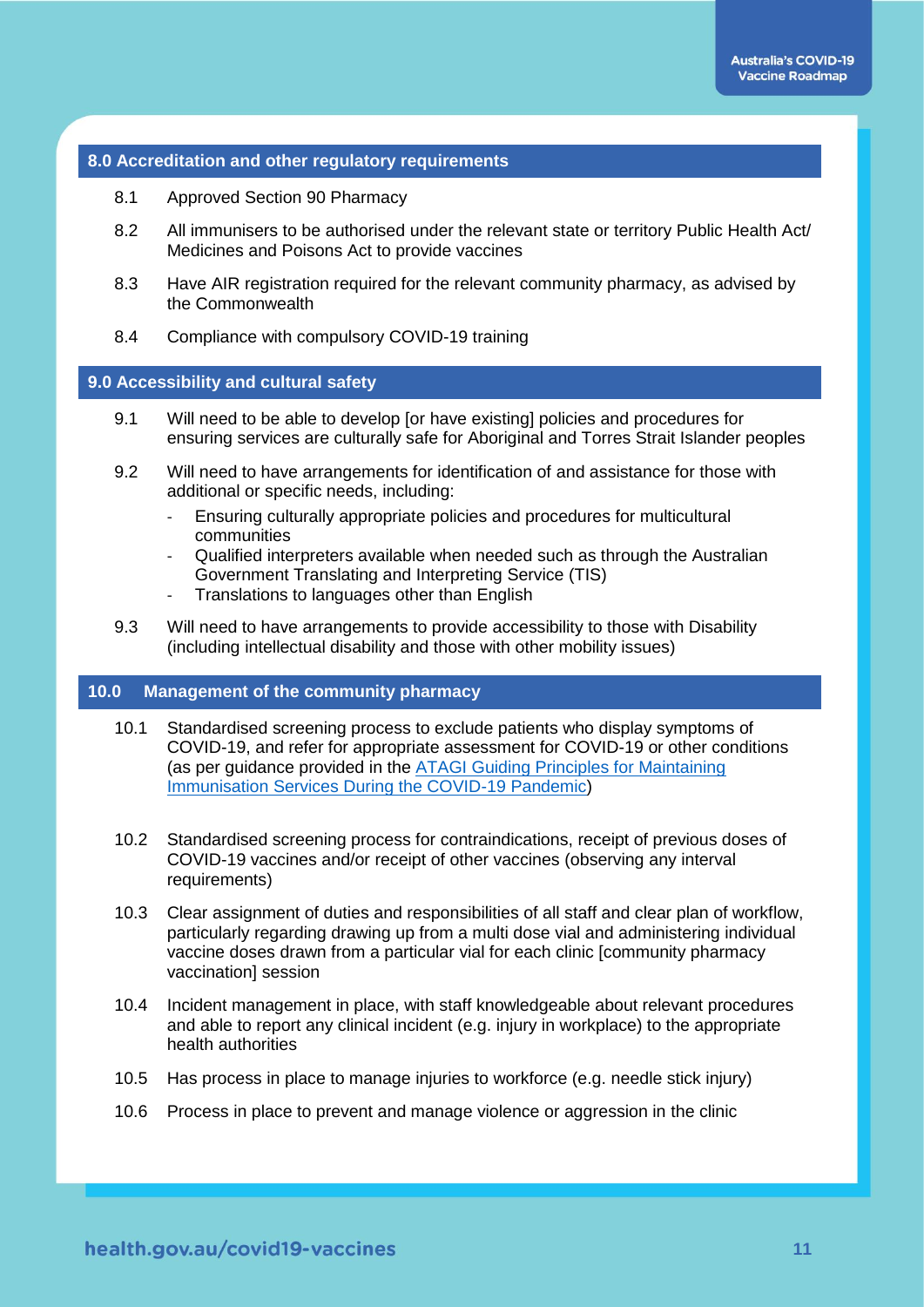#### **11.0 Vaccine administration equipment requirements for each patient vaccination -** *the Commonwealth will provide majority of consumables required for the vaccine*

Ability to securely store items listed below:

- 11.1 Sterile 2mL or 3mL syringes (latex free)
- 11.2 Sterile drawing up needle (19 or 21 gauge recommended to reduce risk of coring)
- 11.3 Sterile administration needle (22-25 gauge), 25mm for adults, 38mm for very large or obese person
- 11.4 Alcohol wipe (for vials)
- 11.5 Cotton wool ball
- 11.6 Hypoallergenic tape or latex free band aid
- 11.7 Dish for drawn up vaccine (kidney dish)
- 11.8 Sharps containers
- 11.9 Containers for disposal of biohazardous waste
- 11.10 Saline (as required)
- 11.11 Adrenaline 1:1000
- 11.12 1mL 'single use only' syringes, with 23 gauge needle
- 11.13 Paediatric and adult size Guedel airways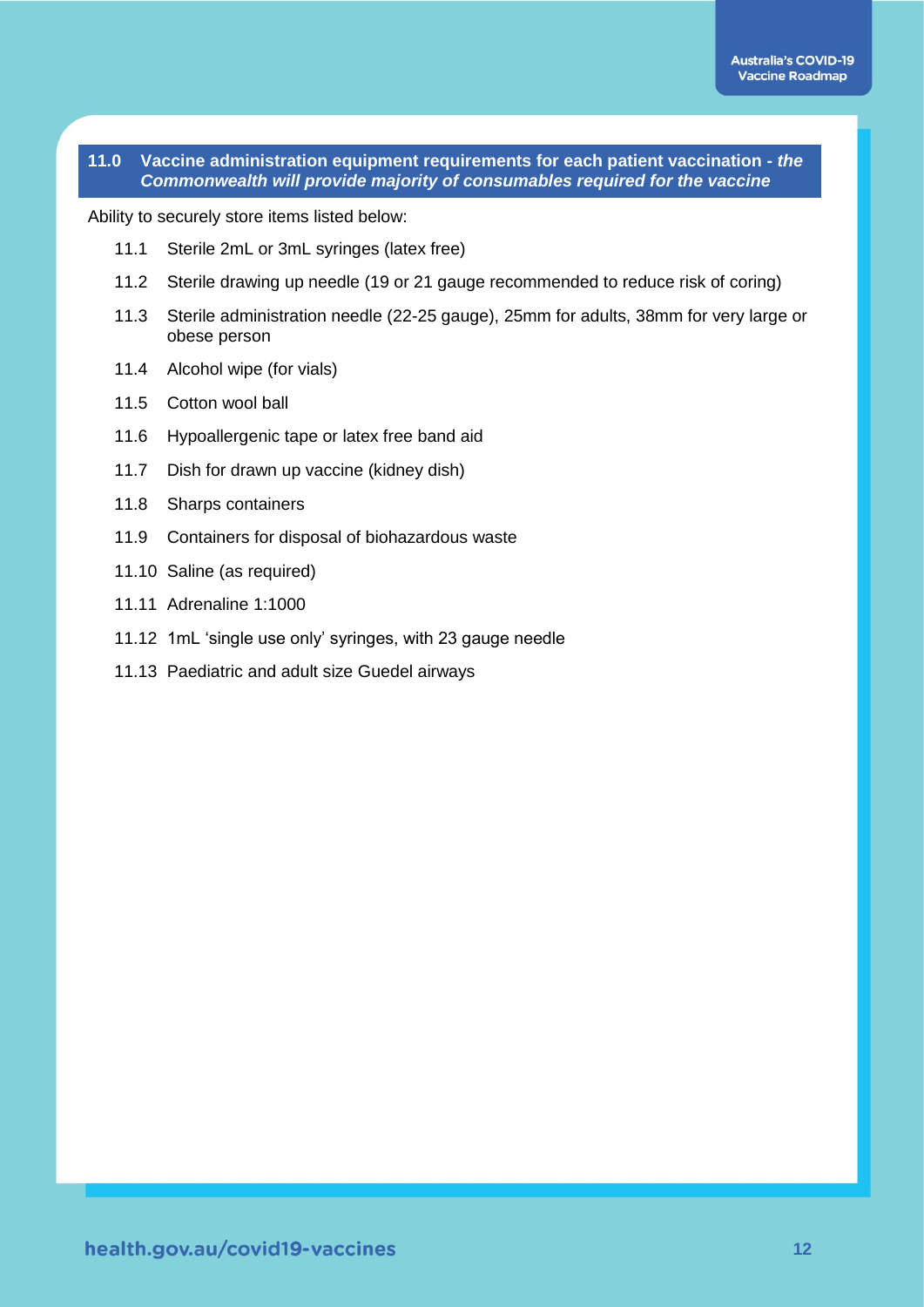# **Attachment B: online EOI response form**

#### **Respondent Information**

Please provide all of the following details.

| Name of legal entity:                                               | [insert]                       |
|---------------------------------------------------------------------|--------------------------------|
| Section 90 ID number                                                | [insert]                       |
| Registered to upload to AIR                                         | [insert]                       |
| Trading/Business name:                                              | [insert]                       |
| ABN (if applicable):                                                | [insert]                       |
| Contact person:                                                     | [insert]                       |
| Contact person position title:                                      | [insert]                       |
| Registered address or<br>address of principal place of<br>business: | [insert]                       |
| E-mail address:                                                     | [insert]                       |
| Telephone number:                                                   | [insert]                       |
| What size is the<br>Respondents business?                           | Less than 10 employees         |
|                                                                     | Between 10 and 20<br>employees |
|                                                                     | More than 20 employees         |

#### **Declaration**

Do you confirm that you are a duly authorised representative of the named legal entity and acknowledge that this premises meets the requirements for COVID-19 vaccination community pharmacies outlined in this Expression of Interest.

Do you also acknowledge that the data from this Expression of Interest will be held by the Department of Health and the PPA for the purpose of informing the COVID-19 vaccination program rollout. It may be provided to 3rd parties (such as vaccine delivery partners) as relevant. Your data will not be used beyond this purpose without your knowledge.

Signature Title

Date / / 2021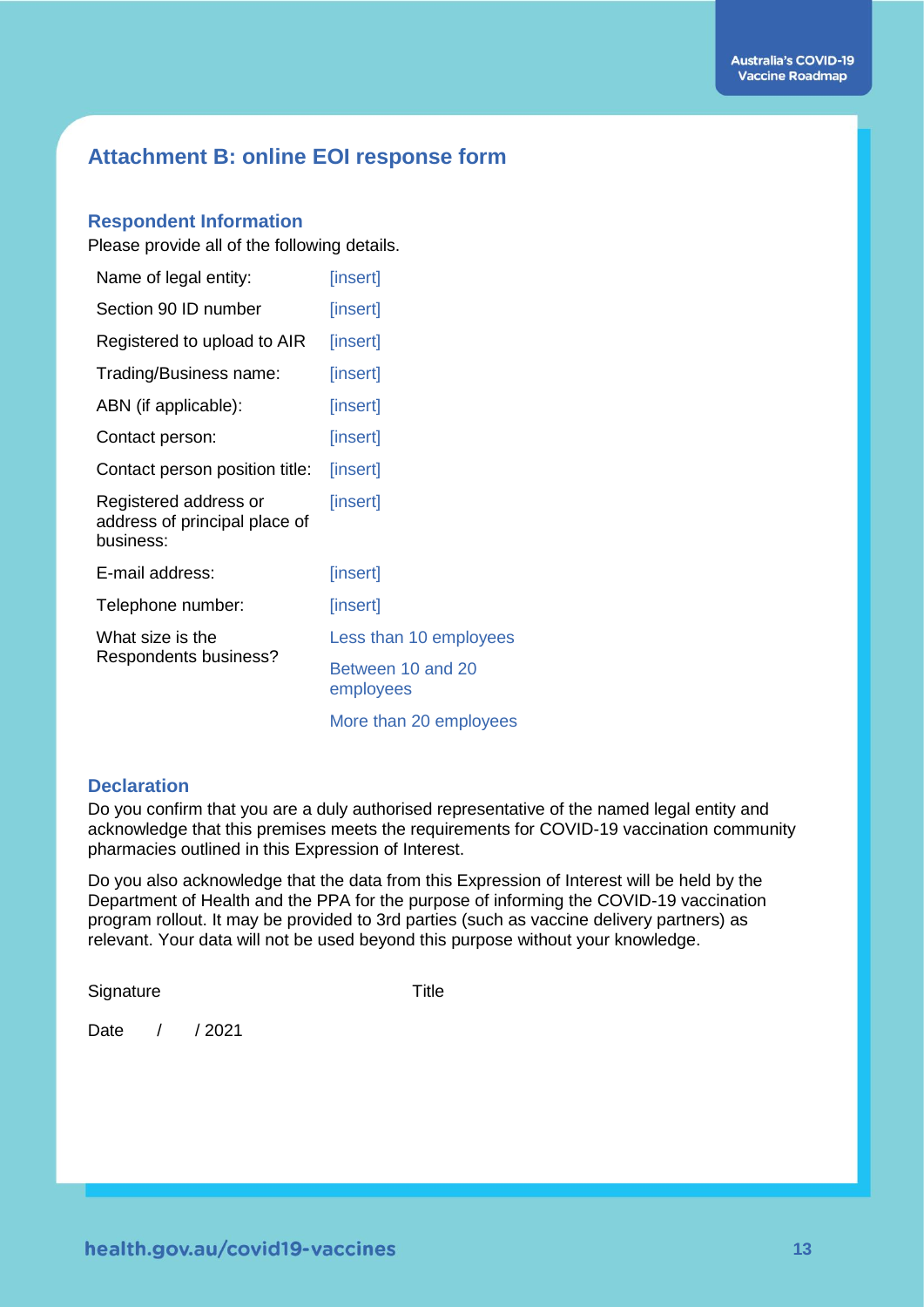### **Current services**

- Does your community pharmacy serve the following community groups?
	- o Aboriginal and Torres Strait Islander people
	- o LGBTQI+ communities
	- o Culturally and linguistically diverse communities
	- o People with a disability
	- o Older Australians

#### **Capability**

- Please indicate any pharmacy experience in vaccine delivery:
	- o National Immunisation Program
	- o Influenza
	- o Measles, Mumps, Rubella
	- o Pertussis
	- o Meningococcal
	- o Other (free text)
- Do you meet all the requirements outlined within the site requirements at Attachment A? (tick boxes)
	- o Physical environment (Items 1.1 to 1.11)
	- o Workforce requirements (Items 2.1 to 2.3)
	- o Cold chain management (Items 3.1 to 3.4)
	- o Multi dose vial administration (Item 4.1)
	- o Technology and record keeping (Items 5.1 to 5.6)
	- o Waste disposal (Item 6.1)
	- o Personal protective and other equipment (Items 7.1 to 7.4)
	- o Accreditation and other regulatory requirements (Items 8.1 to 8.4)
	- o Accessibility and cultural safety (Items 9.1 to 9.3)
	- o Management of the community pharmacy (Items 10.1 to 10.6)
	- o Vaccine administration equipment requirements for each patient (Items 11.1 to 11.13)
- Please indicate if you hold Quality Care Pharmacy Program (QCPP) accreditation or will be in the process of attaining accreditation within six months of lodging the EOI to participate in the COVID-19 Vaccination Program (the Commonwealth may waive the requirement to hold or be seeking accreditation in order to ensure patients can access the program).

If you currently do not meet one or more of the site requirements (and have not ticked the box), please provide further detail, along with your plans to meet the requirements in the future [free text].

#### **Capacity**

- Please describe current opening hours (free text) + number of hours per week (number)
- Do you propose to extend opening hours to accommodate COVID-19 vaccine delivery?
- If so, please describe proposed opening hours (free text)  $+$  number of hours per week (number) for administering COVID-19 vaccines
- Number of current staff currently eligible to deliver vaccines (number)
- Please describe any plans to boost this workforce (either through recruitment or accreditation of existing staff) (free text)
- How many COVID-19 vaccines do you anticipate being able to deliver daily? (number)
- Would you be able to commence providing COVID-19 vaccinations from 1 May 2021? (Yes / No)
- If no, when could you commence? (free text)